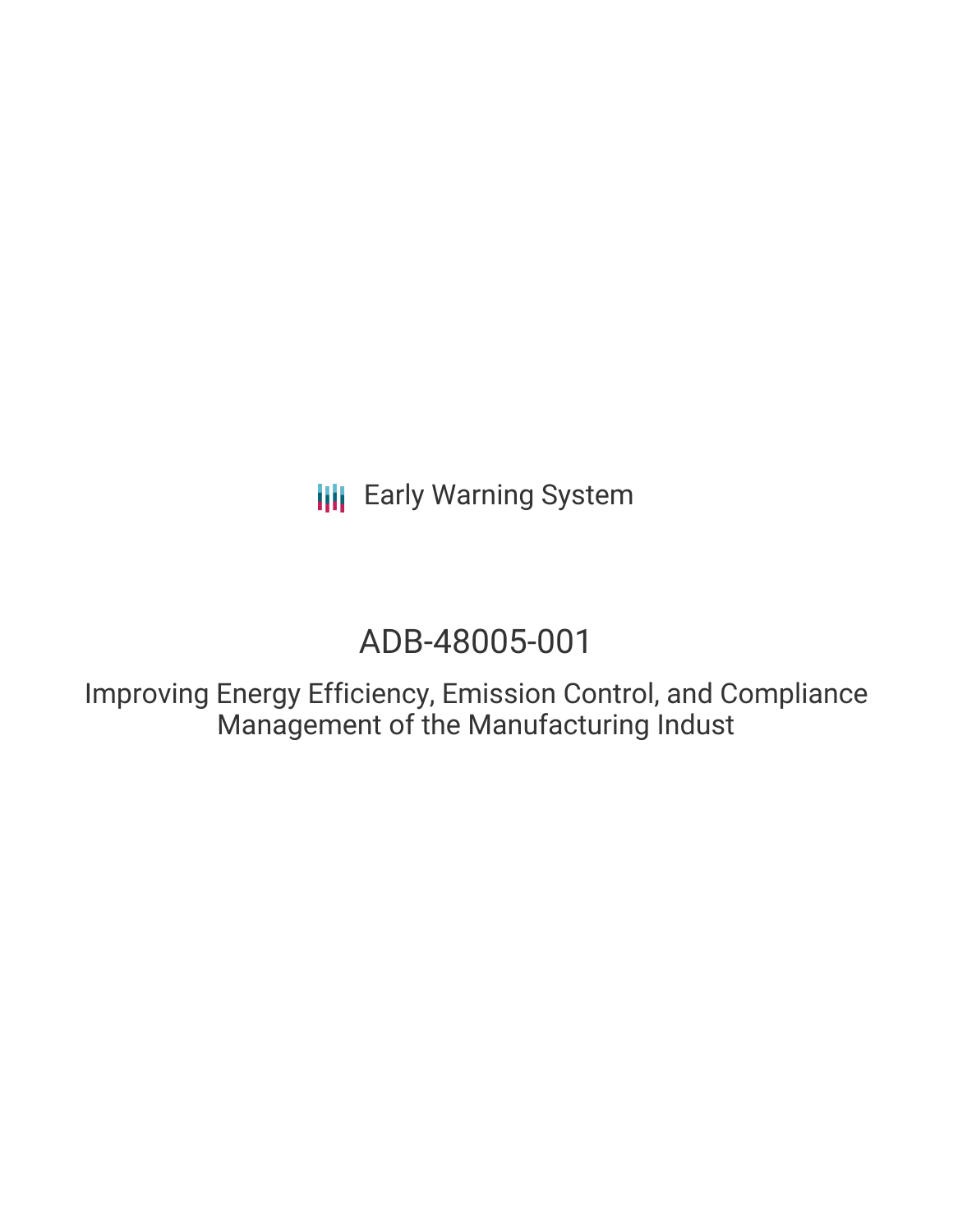

# Early Warning System

Improving Energy Efficiency, Emission Control, and Compliance Management of the Manufacturing Indust

#### **Quick Facts**

| <b>Countries</b>               | China                                                                        |
|--------------------------------|------------------------------------------------------------------------------|
| <b>Financial Institutions</b>  | Asian Development Bank (ADB)                                                 |
| <b>Status</b>                  | Canceled                                                                     |
| <b>Bank Risk Rating</b>        | U                                                                            |
| <b>Voting Date</b>             | 2014-10-09                                                                   |
| <b>Borrower</b>                | People's Republic of China, Development Research Center of the State Council |
| <b>Sectors</b>                 | Energy, Industry and Trade                                                   |
| <b>Investment Type(s)</b>      | <b>Advisory Services</b>                                                     |
| <b>Investment Amount (USD)</b> | $$0.35$ million                                                              |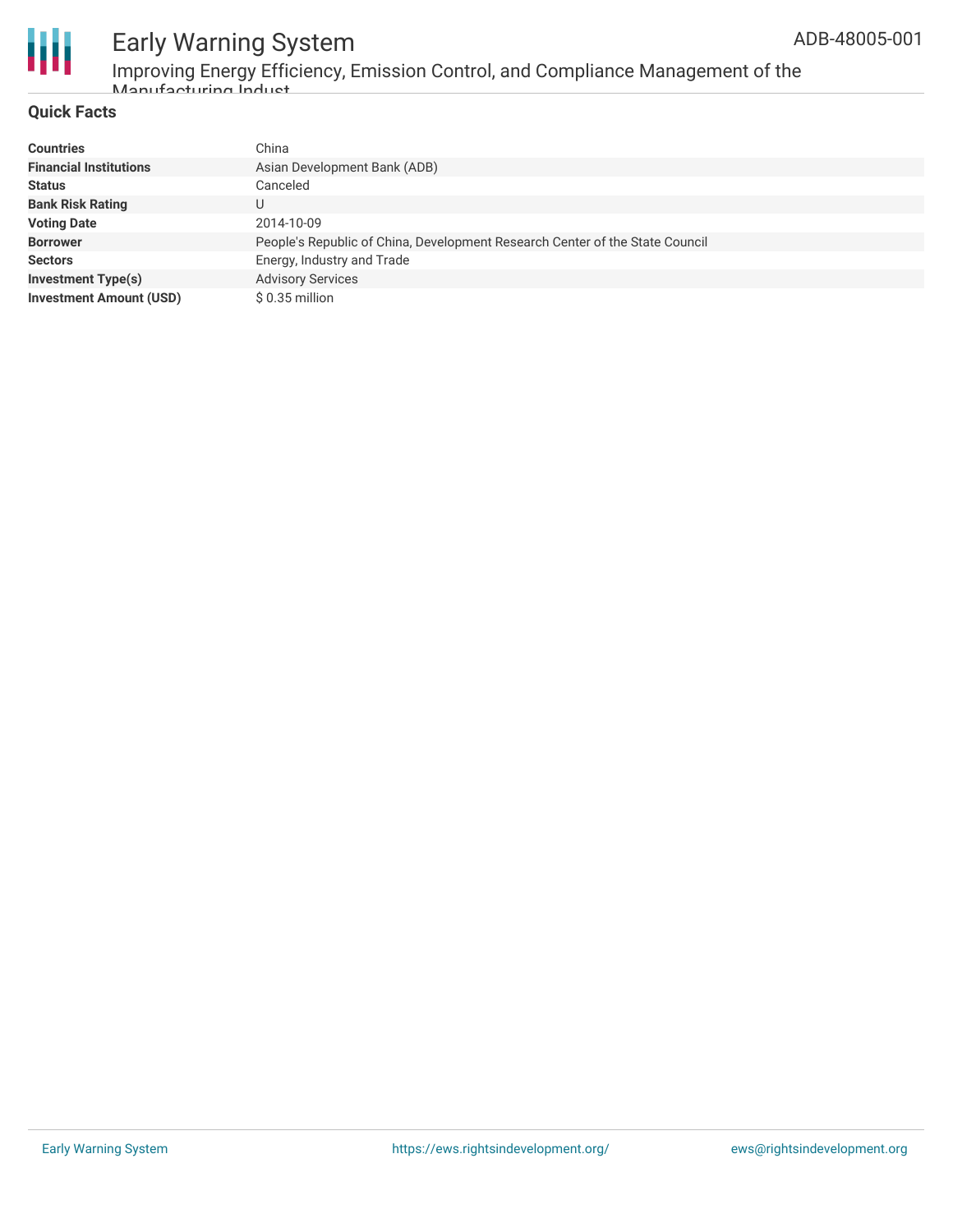

#### Early Warning System Improving Energy Efficiency, Emission Control, and Compliance Management of the Manufacturing Indust

#### **Project Description**

According to ADB documents, the Government of the People's Republic of China requested ADB to provide technical assistance (TA) to improve energy efficiency, emission control, and compliance management of the manufacturing industry. The impact will be improved energy efficiency in the PRC's manufacturing industry. This will be measured by the reduction in energy consumption and CO2 emissions per gross domestic product. The outcome will be an enhanced policy framework stimulating energy efficient and low emission products. Safeguard categorization is not applicable for this project.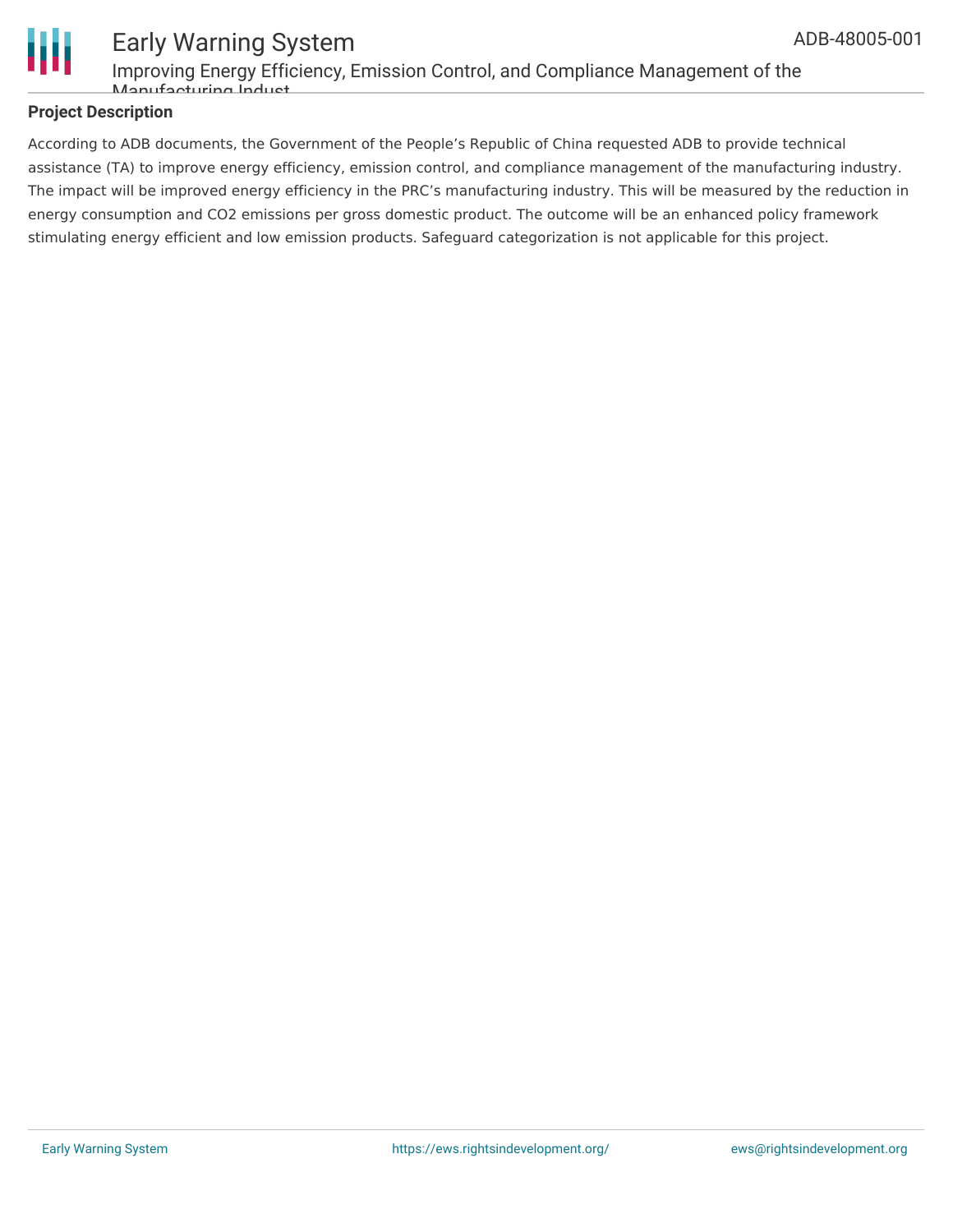

# Early Warning System

Improving Energy Efficiency, Emission Control, and Compliance Management of the Manufacturing Indust

#### **Investment Description**

Asian Development Bank (ADB)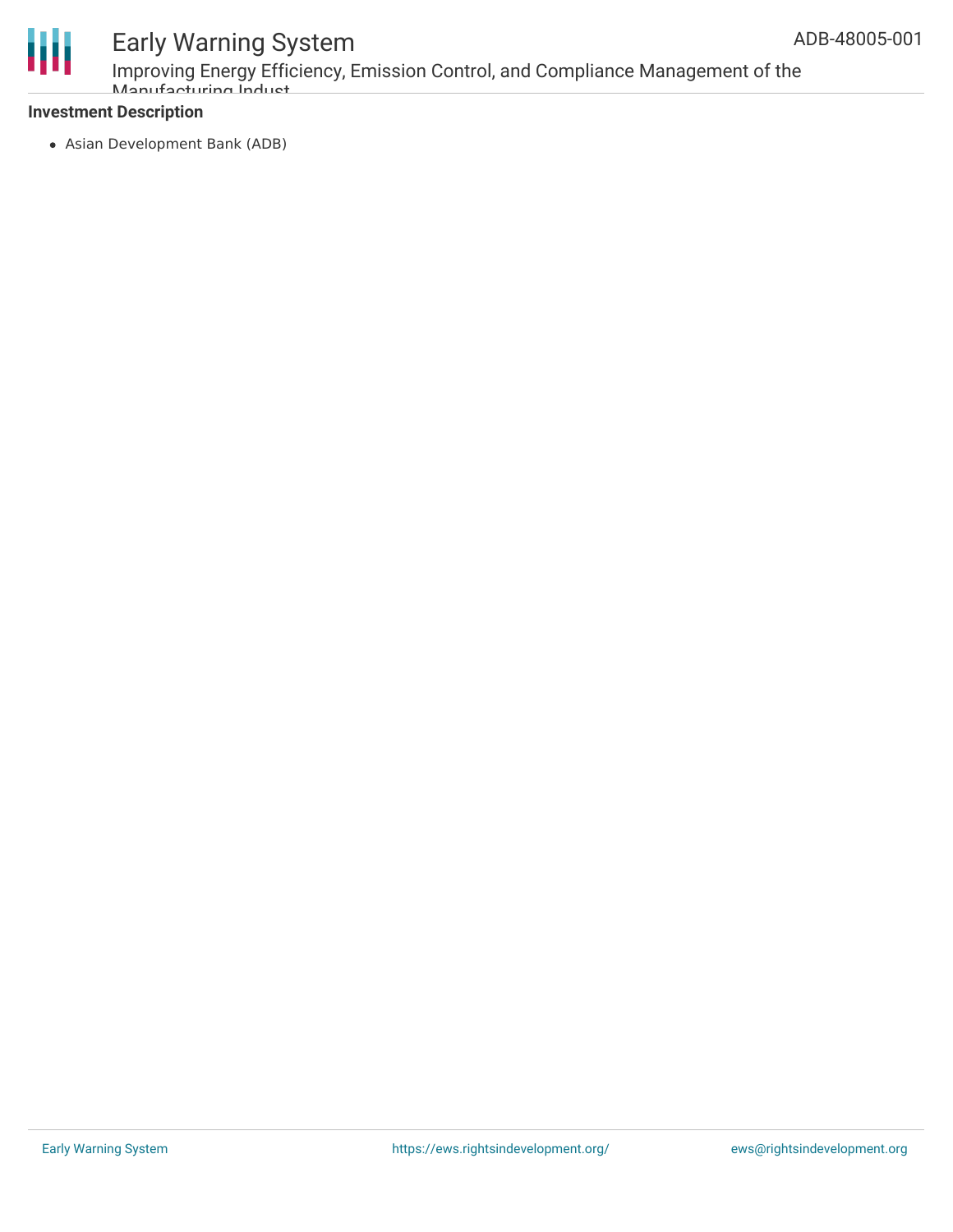

#### Early Warning System Improving Energy Efficiency, Emission Control, and Compliance Management of the Manufacturing Indust

#### **Contact Information**

Project Officer: An, Bo East Asia Department No contact information provided at the time of disclosure.

#### ACCOUNTABILITY MECHANISM OF ADB

The Accountability Mechanism is an independent complaint mechanism and fact-finding body for people who believe they are likely to be, or have been, adversely affected by an Asian Development Bank-financed project. If you submit a complaint to the Accountability Mechanism, they may investigate to assess whether the Asian Development Bank is following its own policies and procedures for preventing harm to people or the environment. You can learn more about the Accountability Mechanism and how to file a complaint at: http://www.adb.org/site/accountability-mechanism/main